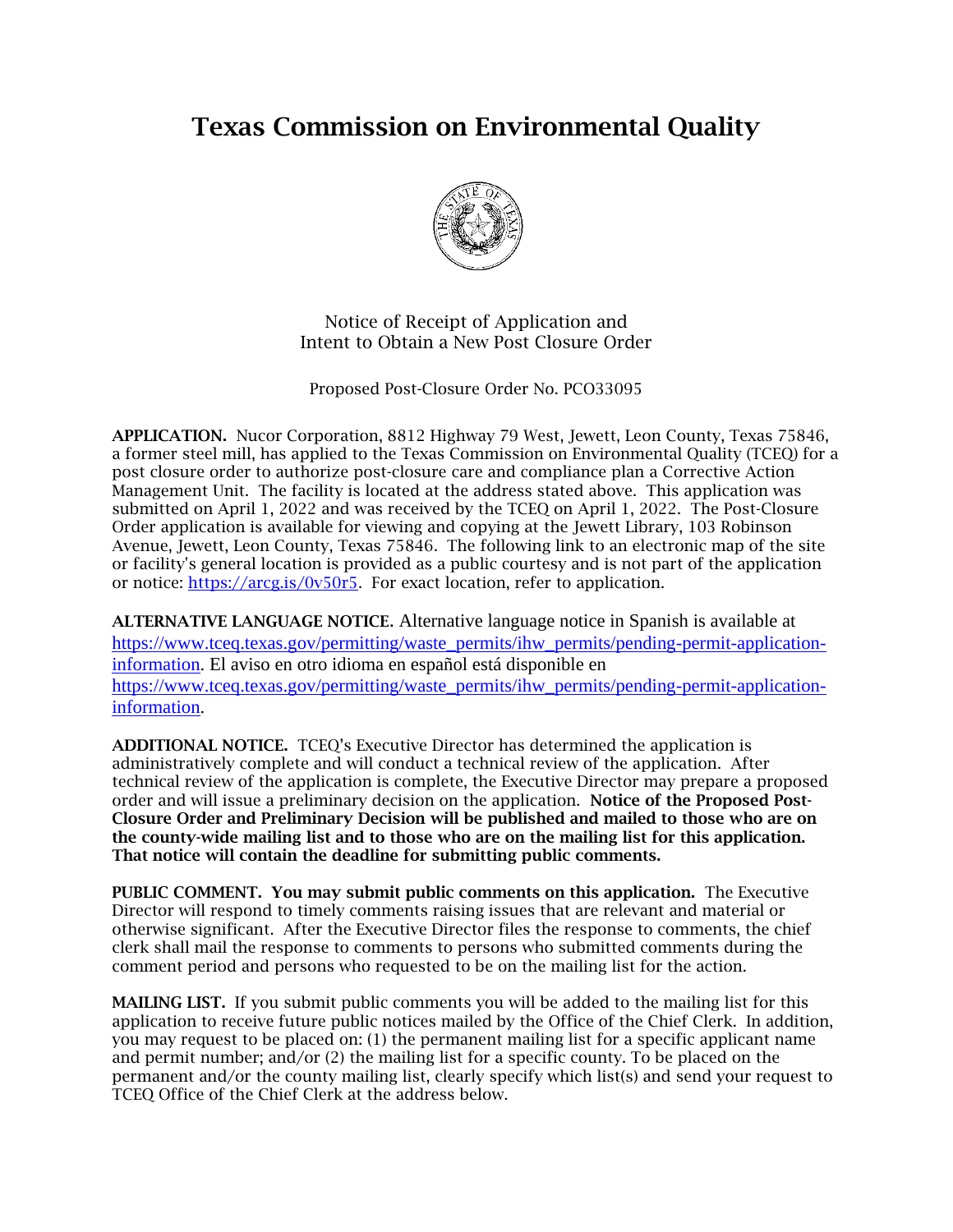INFORMATION AVAILABLE ONLINE. For details about the status of the application, visit the Commissioners' Integrated Database at [http://www.tceq.texas.gov/goto/cid.](http://www.tceq.texas.gov/goto/cid) Once you have access to the CID using the above link, enter the permit number for this application, which is provided at the top of this notice.

AGENCY CONTACTS AND INFORMATION All public comments and requests must be submitted either electronically at [www14.tceq.texas.gov/epic/eComment/](https://www14.tceq.texas.gov/epic/eComment/) or in writing to the Texas Commission on Environmental Quality, Office of the Chief Clerk, MC-105, P.O. Box 13087, Austin, Texas 78711-3087. Please be aware that any contact information you provide, including your name, phone number, email address and physical address will become part of the agency's public record. For more information about this permit application or the permitting process, please call the TCEQ's Public Education Program, Toll Free, at 1-800-687- 4040 or visit their website at [www.tceq.texas.gov/goto/pep.](http://www.tceq.texas.gov/goto/pep) Si desea información en Español, puede llamar al 1-800-687-4040.

Further information may also be obtained from Nucor Corporation at the address stated above or by calling Ms. Amari Jones, Environmental Manager at (903) 626-4461*.*

Issuance Date: May 17, 2022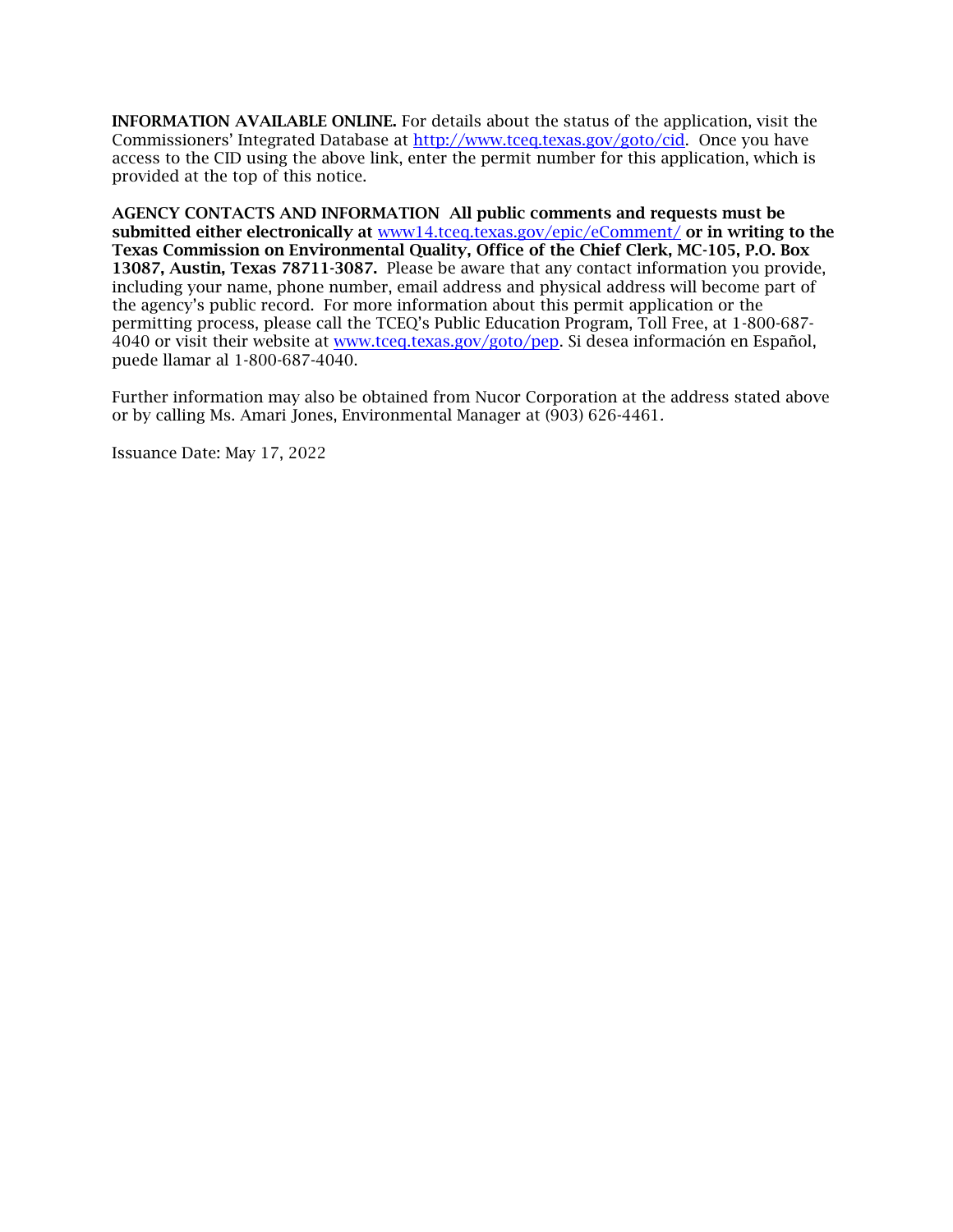Comisión de Calidad Ambiental de Texas



## AVISO DE RECIBIMIENTO DE LA SOLICITUD E INTENCIÓN DE OBTENER UNA ORDEN DE CIERRE POSTERIOR NUEVA

ORDEN POSTERIOR DE CIERRE PROPUESTA NO. PCO33095

SOLICITUD. Nucor Corporation, 8812 Highway 79 West, Jewett, Leon County, Texas 75846, una antigua acería, ha solicitado a la Comisión de Calidad Ambiental de Texas (TCEQ, por sus siglas en inglés) para una orden de post-cierre para autorizar el cuidado post-cierre y el plan de cumplimiento una Unidad de Gestión de Acciones Correctivas. El sitio está ubicado en 8812 Highway 79 West, Jewett en el Condado de Leon, Texas. LaTCEQ recibió la solicitud el día 1 de abril de 2022*.* La solicitud para la Orden Posterior de Cierre está disponible para leer y copiar en Jewett Library, 103 Robinson Avenue, Jewett, Leon County, Texas 75846*.* Este enlace del mapa electrónico de la ubicación general del sitio o de la instalación es proporcionado como una cortesía y no es parte de la solicitud o del aviso. Para la ubicación exacta, consulte la solicitud. <https://arcg.is/0v50r5>

AVISO ADICIONAL. El Director Ejecutivo de la TCEQ ha determinado que la solicitud es administrativamente completa y conducirá una revisión técnica de la solicitud. Después de completar la revisión técnica, el Director Ejecutivo puede preparar un borrador del Orden Posterior de Cierre y emitirá una Decisión Preliminar sobre la solicitud. El Aviso de la Solicitud y la Decisión Preliminar será publicada y enviada a los que están en la lista de correo de las personas a lo largo del condado y los que están en la lista de correo que desean recibir avisos de esta solicitud. El aviso dará la fecha límite para someter comentarios públicos.

COMENTARIO PÚBLICO. Usted puede presentar comentarios públicos sobre esta solicitud. El Director Ejecutivo considerará todos los comentarios apropiados y preparará una respuesta a todo los comentarios públicos esenciales, pertinentes, o significativos. Después que el Director Ejecutivo presente la respuesta a los comentarios, el Secretario Oficial enviará por correo las respuestas a los comentarios a las personas que los presentaron durante el periodo de comentario y a las personas que pidieron estar en la lista para el Orden Posterior de Cierre. El aviso también proveerá instrucciones para pedir una reconsideración de la decisión del Director Ejecutivo.

LISTA DE CORREO. Si somete comentarios públicos, la Oficina del Secretario Oficial enviará por correo los avisos públicos en relación con la solicitud. Además, puede pedir que la TCEQ ponga su nombre en una o más de las listas correos siguientes (1) la lista de correo permanente para recibir los avisos del solicitante indicado por nombre y número del permiso específico y/o (2) la lista de correo de todas las solicitudes en un condado específico. Si desea que se ponga su nombre en una de las listas, designe cuál lista(s) y envíe por correo su pedido a la Oficina de la Secretario Oficial de la TCEQ.

INFORMACIÓN DISPONIBLE EN LÍNEA. Para detalles sobre el estado de la solicitud, visite la Base de Datos Integrada de los Comisionados (CID, por sus siglas en inglés) en [www.tceq.texas.gov/goto/cid.](http://www.tceq.texas.gov/goto/cid) Una vez que haya obtenido acceso al CID usando el enlace de